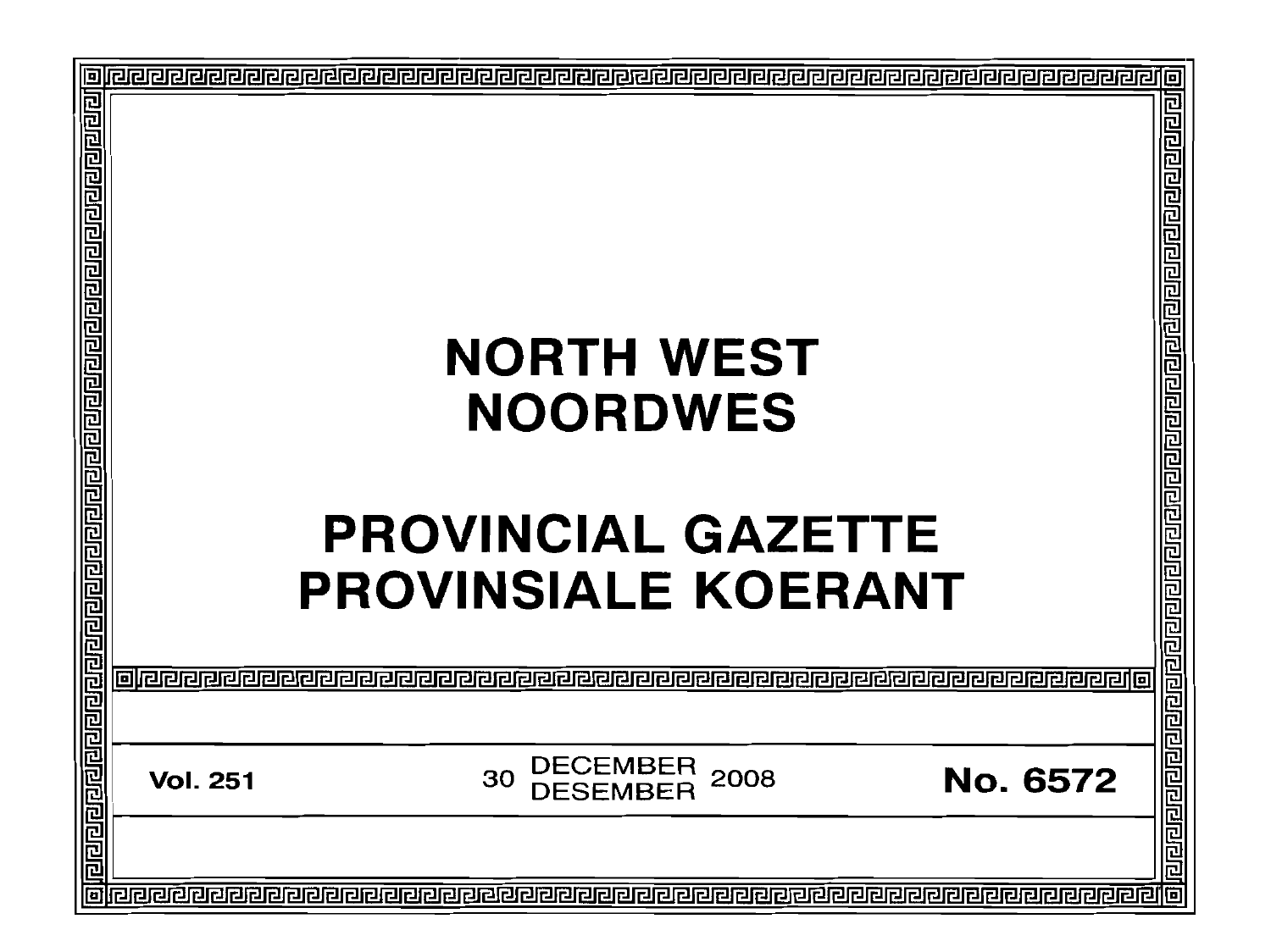| <b>CONTENTS</b> |                                                                                                                                                    |        |                |            | <b>INHOUD</b>                                                                                                   |               |                |  |
|-----------------|----------------------------------------------------------------------------------------------------------------------------------------------------|--------|----------------|------------|-----------------------------------------------------------------------------------------------------------------|---------------|----------------|--|
| No.             | Page<br>No.                                                                                                                                        |        | Gazette<br>No. | No.        |                                                                                                                 | Bladsv<br>No. | Koerant<br>No. |  |
|                 | <b>GENERAL NOTICES</b>                                                                                                                             |        |                |            | <b>ALGEMENE KENNISGEWINGS</b>                                                                                   |               |                |  |
| 674             | Town-planning<br>Townships<br>and<br>Ordinance<br>(15/1986):<br>Klerksdorp<br>Amendment Scheme 495<br>675 do.: Klerksdorp Amendment Scheme<br>496. | 8<br>8 | 6572<br>6572   | 674<br>675 | Ordonnansie op Dorpsbeplanning en<br>Dorpe (15/1986): Klerksdorp-wysiging-<br>do.: Klerksdorp-wysigingskema 496 | 8<br>9        | 6572<br>6572   |  |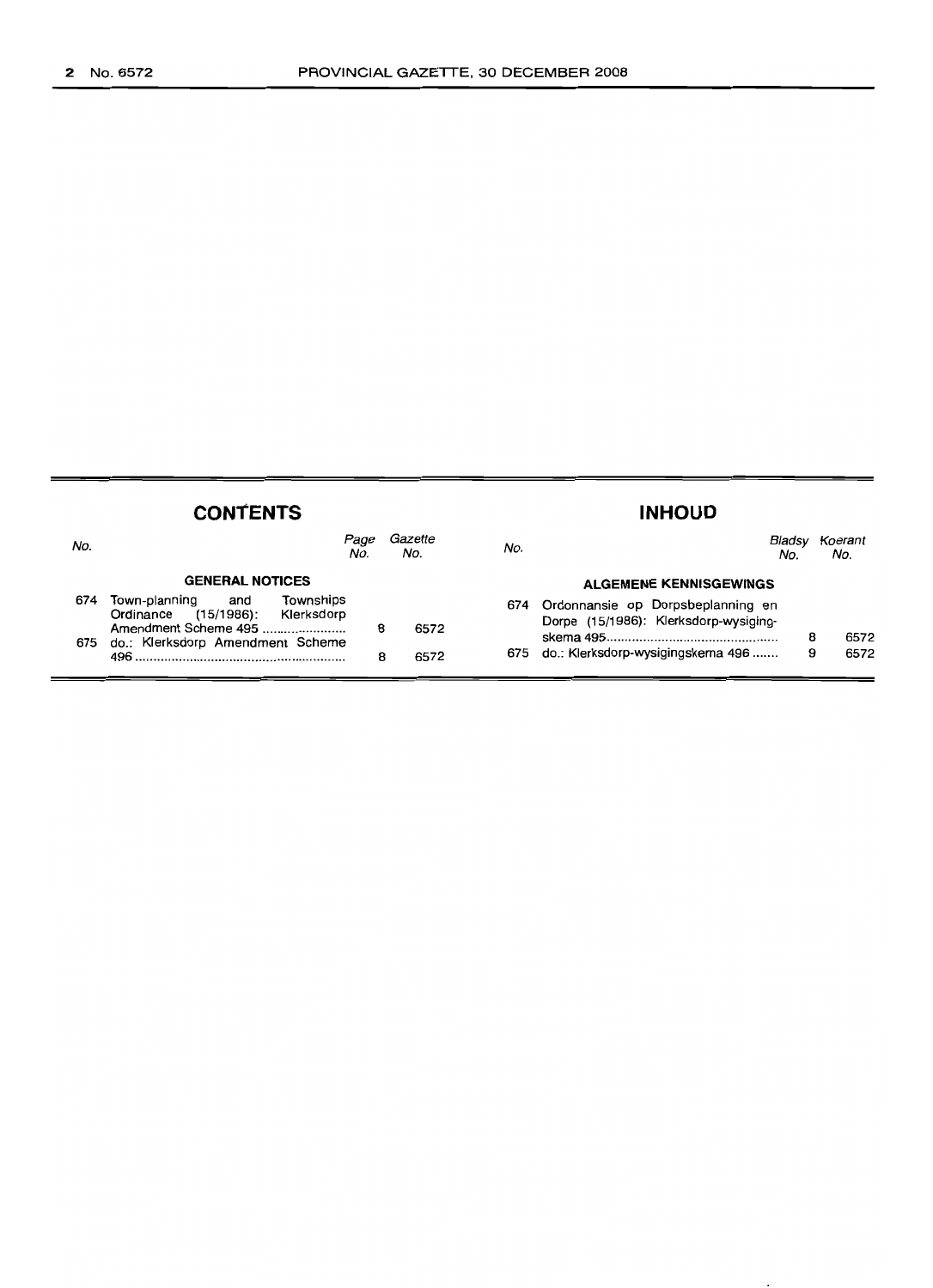| <b>IMPORTANT NOTICE</b>                                                                                                                                       |                                     |  |  |  |  |  |  |  |
|---------------------------------------------------------------------------------------------------------------------------------------------------------------|-------------------------------------|--|--|--|--|--|--|--|
| The                                                                                                                                                           |                                     |  |  |  |  |  |  |  |
| <b>North West Province Provincial Gazette Function</b>                                                                                                        |                                     |  |  |  |  |  |  |  |
| will be transferred to the                                                                                                                                    |                                     |  |  |  |  |  |  |  |
| <b>Government Printer</b> in Pretoria                                                                                                                         |                                     |  |  |  |  |  |  |  |
| as from 1 February 2006                                                                                                                                       |                                     |  |  |  |  |  |  |  |
| <b>NEW PARTICULARS ARE AS FOLLOWS:</b>                                                                                                                        |                                     |  |  |  |  |  |  |  |
| <b>Physical address:</b>                                                                                                                                      | <b>Postal address:</b>              |  |  |  |  |  |  |  |
| <b>Government Printing Works</b><br>149 Bosman Street<br>Pretoria                                                                                             | Private Bag X85<br>Pretoria<br>0001 |  |  |  |  |  |  |  |
| New contact persons: Louise Fourie Tel.: (012) 334-4686<br>Mrs H. Wolmarans Tel.: (012) 334-4591                                                              |                                     |  |  |  |  |  |  |  |
| Fax number: (012) 323-8805                                                                                                                                    |                                     |  |  |  |  |  |  |  |
| E-mail addresses: hester.wolmarans@gpw.gov.za<br>louis.fourie@gpw.gov.za                                                                                      |                                     |  |  |  |  |  |  |  |
| <b>Contact persons for subscribers:</b>                                                                                                                       |                                     |  |  |  |  |  |  |  |
| Mrs S. M. Milanzi Tel.: (012) 334-4734                                                                                                                        |                                     |  |  |  |  |  |  |  |
| Mrs J. Wehmeyer Tel.: (012) 334-4753                                                                                                                          | Fax.: (012) 323-9574                |  |  |  |  |  |  |  |
| This phase-in period is to commence from 1 February 2006 (suggest date of advert)<br>and notice comes into operation as from 1 February 2006.                 |                                     |  |  |  |  |  |  |  |
| Subscribers and all other stakeholders are advised to send their advertisements<br>directly to the Government Printing Works, 7 days before publication date. |                                     |  |  |  |  |  |  |  |
| In future, adverts have to be paid in advance<br>before being published in the Gazette.                                                                       |                                     |  |  |  |  |  |  |  |
| <b>AWIE VAN ZYL</b>                                                                                                                                           |                                     |  |  |  |  |  |  |  |
| <b>Advertising Manager</b>                                                                                                                                    |                                     |  |  |  |  |  |  |  |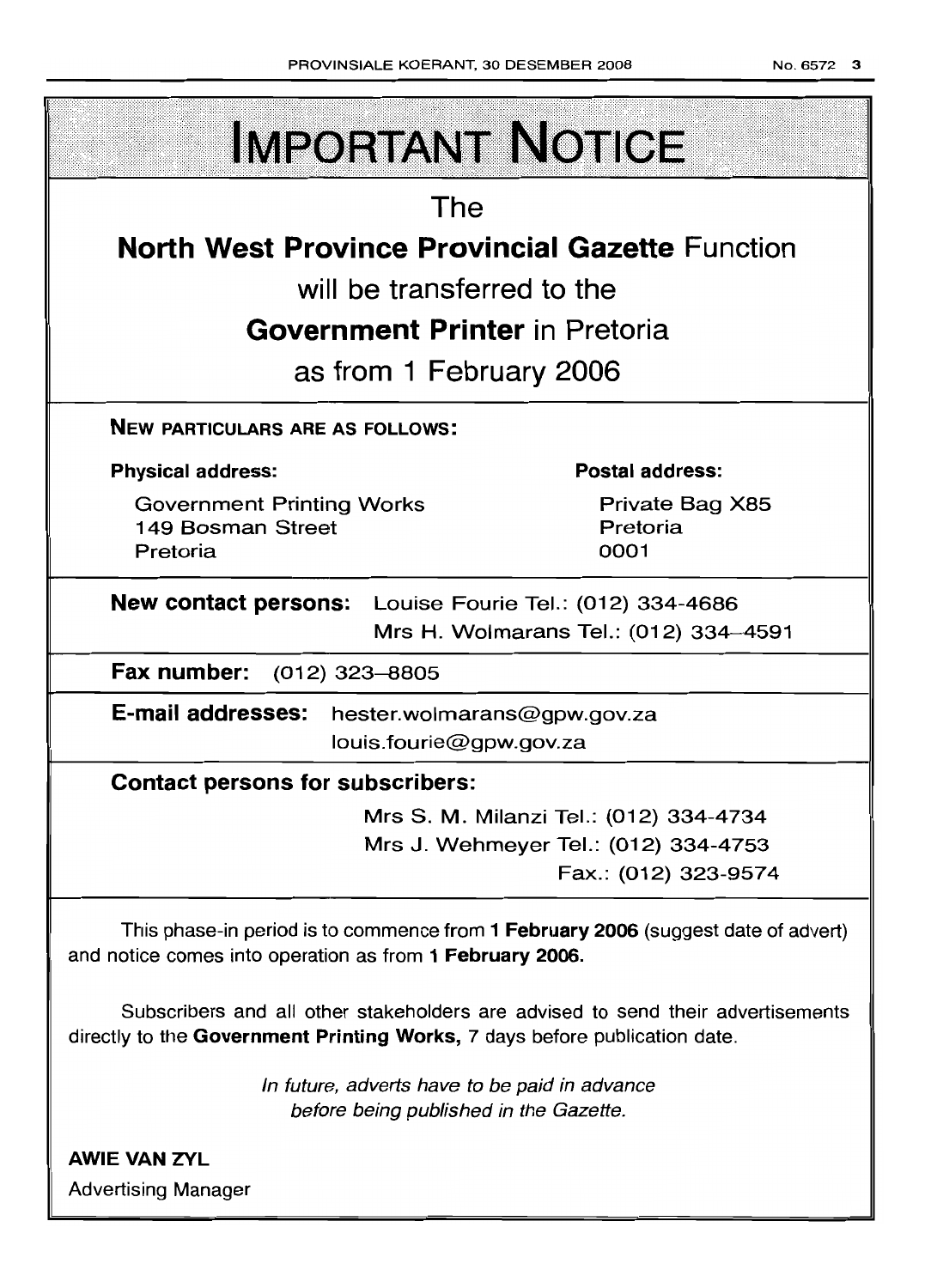IT IS THE CLIENTS RESPONSIBILITY TO ENSURE THAT THE CORRECT AMOUNT IS PAID AT THE CASHIER OR DEPOSITED INTO THE GOVERNMENT PRINTING WORKS BANK ACCOUNT AND ALSO THAT THE REQUISITION/COVERING LETTER TOGETHER WITH THE ADVERTISEMENTS AND THE PROOF OF DEPOSIT REACHES THE GOVERNMENT PRINTING WORKS IN TIME FOR INSERTION IN THE PROVINCIAL GAZETTE.

## No ADVERTISEMENTS WILL BE PLACED WITHOUT PRIOR PROOF OF PRE-PAYMENT.

## $\frac{1}{4}$  page R 187.37

Letter Type: Arial Size: 10 Line Spacing: At: Exactly 11 pt



## '/4 page R 374.75

Letter Type: Arial Size: 10 Line Spacing: At: Exactly 11 pt

# $\frac{1}{4}$  page R 562.13

Letter Type: Arial Size: 10 Line Spacing: At: Exactly 11pt

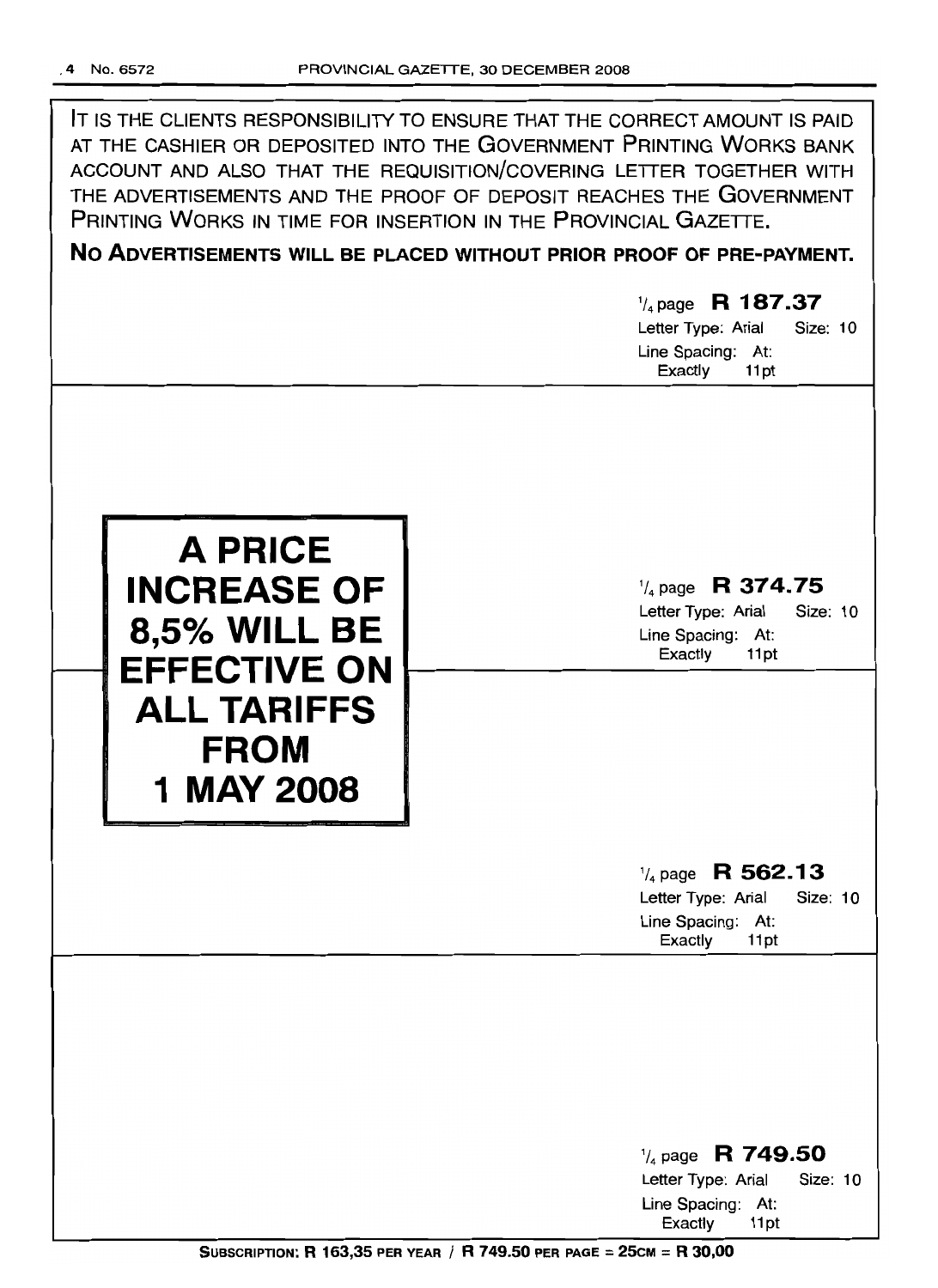

(2) erroneous classification of a notice, or the placement of such notice in any section or under any heading other than the section or heading stipulated by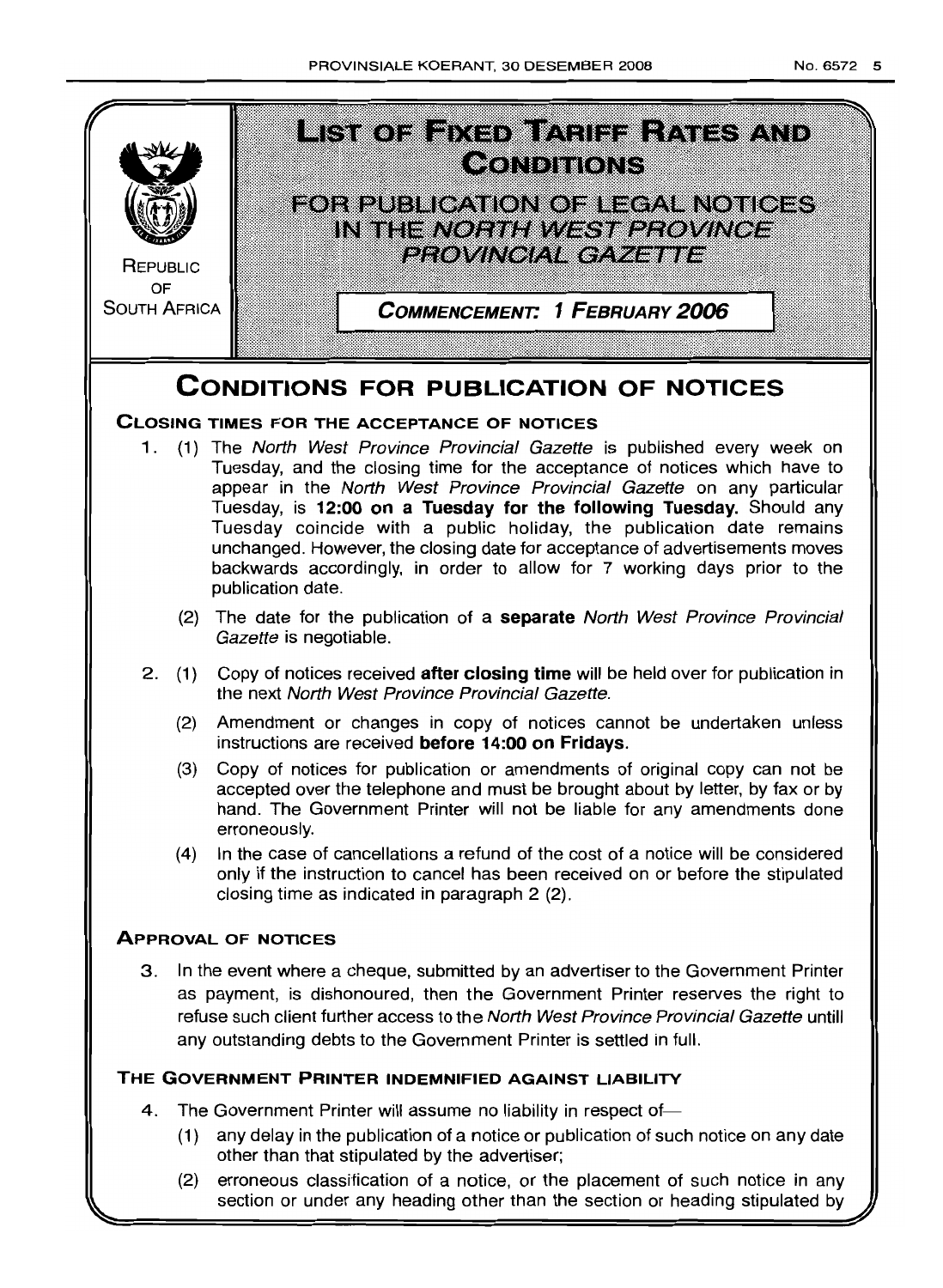- (3) any editing, revision, omission, typographical errors or errors resulting from faint or indistinct copy.
- (4) The Government Printing Works is not responsible for any amendments.

### **LIABILITY OF ADVERTISER**

5. Advertisers will be held liable for any compensation and costs arising from any action which may be instituted against the Government Printer in consequence of the publication of any notice.

## **COpy**

- 6. Copy of notices must be typed on one side of the paper only and may not constitute part of any covering letter or document.
- 7. At the top of any copy, and set well apart from the notice, the following must be stated:

Where applicable

- (1) The heading under which the notice is to appear.
- (2) The cost of publication applicable to the notice, in accordance with the "Word Count Table".

## **PAYMENT OF COST**

- 9. **With effect from 1 April 2005 no notice will be accepted for publication unless the cost of the insertion(s) is prepaid in CASH or by CHEQUE or POSTAL ORDERS. It can be arranged that money can be paid into the banking account of the Government Printer, in which case the deposit slip accompanies the advertisement before publication thereof.**
- 10. (1) The cost of a notice must be calculated by the advertiser in accordance with the word count table.
	- (2) Where there is any doubt about the cost of publication of a notice, and in the case of copy, an enquiry, accompanied by the relevant copy, should be addressed to the **Advertising Section, Government Printing Works, Private Bag X85, Pretoria, 0001 [Fax: (012) 323-8805],** before publication.
- **11.** Overpayment resulting from miscalculation on the part of the advertiser of the cost of publication of a notice will not be refunded, unless the advertiser furnishes adequate reasons why such miscalculation occurred. In the event of underpayments, the difference will be recovered from the advertiser, and the notice(s) will not be published until such time as the full cost of such publication has been duly paid in cash or by cheque or postal orders, or into the banking account.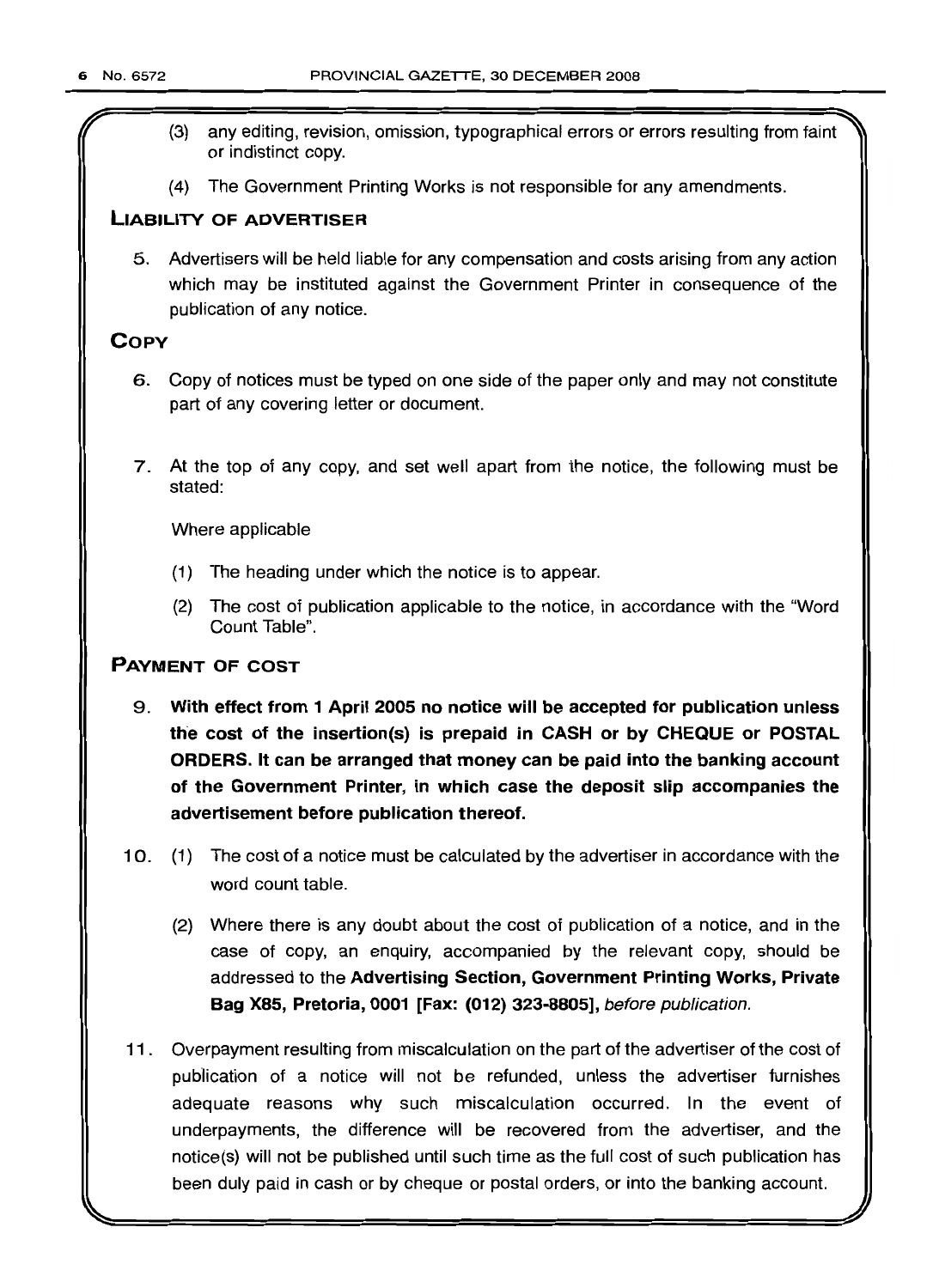12. In the event of a notice being cancelled, a refund will be made only if no cost regarding the placing of the notice has been incurred by the Government Printing Works. 13. The Government Printer reserves the right to levy an additional charge in cases where notices, the cost of which has been calculated in accordance with the Word Count Table, are subsequently found to be excessively lengthy or to contain overmuch or complicated tabulation. PROOF OF PUBLICATION 14. Copies of the North West Province Provincial Gazette which may be required as proof of publication, may be ordered from the Government Printer at the ruling price. The Government Printer will assume no liability for any failure to post such North West Province Provincial Gazette(s) or for any delay in despatching it/them. **GOVERNMENT PRINTERS BANK ACCOUNT PARTICULARS** Bank: Account No.: Branch code: Reference No.: Fax No.: Enquiries: ABSA BOSMAN STREET 4057114016 632005 00000050 (012) 323 8805 and (012) 323 0009

| Mrs. L. Fourie    | Tel.: (012) 334-4686 |
|-------------------|----------------------|
| Mrs. H. Wolmarans | Tel.: (012) 334-4591 |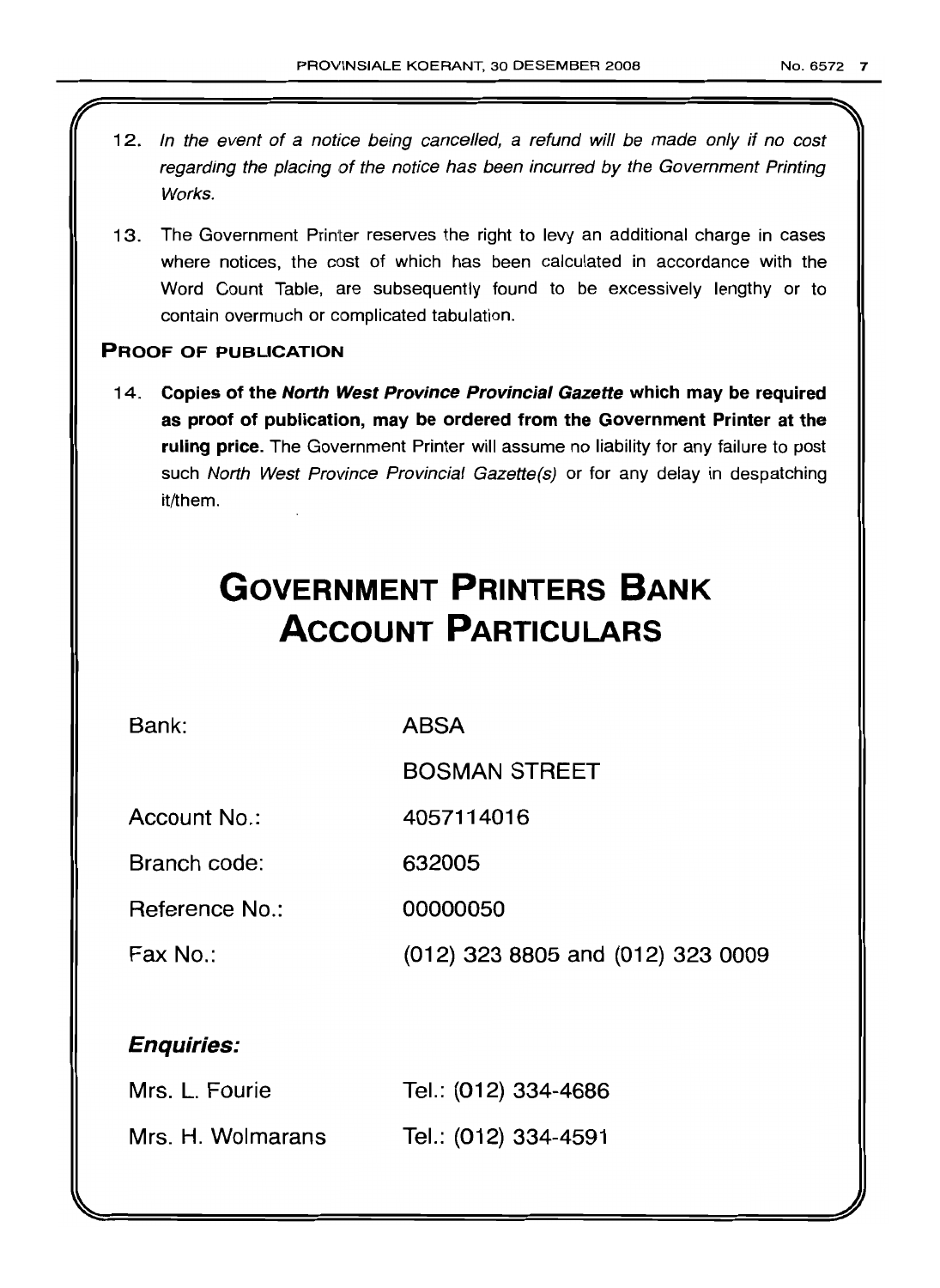## GENERAL NOTICES • ALGEMENE KENNISGEWINGS

#### NOTICE 674 OF 2008

NOTICE OF APPLICATION FOR THE AMENDMENT OF THE TOWN-PLANNING SCHEME IN TERMS OF SECTION 56 (1) (b) (i)OF THE TOWN-PLANNING AND TOWNSHIPS ORDINANCE, 1986 (ORDINANCE 15 OF 1986)

#### KLERKSDORP LAND USE MANAGEMENT SCHEME, 2005: AMENDMENT SCHEME 495

I, Anton Mitchell, authorized agent of the owner of Erf 1701, Orkney, hereby give notice in terms of section 56 (1) (b) (i) of the Town-planning and Townships Ordinance, 1986, that I have applied to the City Council of Matlosana for the amendment of the town-planning scheme known as the Klerksdorp Land Use Management Scheme, 2005, by the rezoning of the property described above, situated adjacent to 47 Dickens Avenue, from "Residential 1" to Institutional".

Particulars of the application will lie for inspection during normal office hours at the office of the Municipal Manager, Room 128, Municipal Building, Bram Fischer Street, Klerksdorp, for the period of 28 days from 23 December 2008.

Objections to or representations in respect of the application must be lodged with or made in writing to the Municipal Manager, at the above address or at P.O. Box 99, Klerksdorp, 2570, or at P.O. Box 1237, Klerksdorp, 2570, within a period of 28 days from 16 December 2008.

Address of owner's agent: MrA. Mitchell, P.O. Box 1237, Klerksdorp, 2570. Tel: (018) 462-1122/55. Fax: (018) 462-7077.

**- .**

#### KENNISGEWING 674 VAN 2008

KENNISGEWING VAN AANSOEK OM WYSIGING VAN DIE DORPSBEPLANNINGSKEMA INGEVOLGE ARTIKEL 56 (1) (b) (i) VAN DIE ORDONNANSIE OP DORPSBEPLANNING EN DORPE, 1986 (ORDONNANSIE 15 VAN 1986)

#### KLERKSDORP GRONDGEBRUIKBESTUURSKEMA, 2005: WYSIGINGSKEMA 495

Ek, Anton Mitchell, gemagtigde agent van die eienaar van Erf 1701, Orkney, gee hiermee ingevolge artikel 56 (1) (b) (i) van die Ordonnansie op Dorpsbeplanning en Dorpe, 1986, die dorpsbeplanningskema bekend as die Klerksdorp Grondgebruikbestuurskema, 2005, soos gewysig, deur die hersonering van die eiendom hierbo beskryf, gelee aanliggend tot Dickenslaan 47, vanaf "Residensieel 1" na "Inrigting".

Besonderhede van die aansoek lê ter insae gedurende gewone kantoorure by die kantoor van die Munisipale Bestuurder, Bram Fischerstraat, Burgersentrum, Kamer 128, Klerksdorp, vir 'n tydperk van 28 dae vanaf 16 Desember 2008.

Besware teen of vertoë ten opsigte van die aansoek moet binne 'n tydperk van 28 dae vanaf 23 Desember 2008 skriftelik by of tot die Munisipale Bestuurder by bovermelde adres of by Posbus 99, Klerksdorp, 2570, of Posbus 1237, Klerksdorp, 2570, ingedien of gerig word.

Adres van eienaar se agent: Mnr A. Mitchell, Posbus 1237, Klerksdorp, 2570. Tel: (018) 462-1122/55. Faks: (018) 462-7077.

23-30

#### NOTICE 675 OF 2008

NOTICE OF APPLICATION FOR AMENDMENT OF TOWN-PLANNING SCHEME IN TERMS OF SECTION 56 (1) (b) (ii) OF THE TOWN-PLANNING AND TOWNSHIPS ORDINANCE, 1986 (ORDINANCE 15 OF 1986)

#### KLERKSDORP LAND USE MANAGEMENT SCHEME, 2005: AMENDMENT SCHEME 496

I, Anton Mitchell, authorized agent of the owner of Erf 2855, Flamwood X41, hereby give notice in terms of section 56 (1) (b) (ii) of the Town-planning and Townships Ordinance, 1986, that I have applied to the City Council of Matlosana for the amendment of the town-planning scheme known as the Klerksdorp Land Use Management Scheme, 2005, by the rezoning of the property described above, situated adjacent to 4 Helens Walk from "Residential 1" to "Special" for the purposes of an accommodation enterprise and a dwelling house.

Particulars of the application will lie for inspection during normal office hours at the office of the Municipal Manager, Room 128, Municipal Building, Pretoria Street, Klerksdorp, for the period of 28 days from 23 December 2008.

Objections to or representations in respect of the application must be lodged with or made in writing to the Municipal Manager at the above address or at P.O. Box 99, Klerksdorp, 2570, or at P.O. Box 1237, Klerksdorp, 2570, within a period of 28 days from 16 December 2008.

Address of owner's agent: Mr A. Mitchell, Jassat Mitchell Incorporated, P.O. Box 1237, Klerksdorp, 2570. Tel: (018) 462-1122/55. Fax: (018) 462-7077.